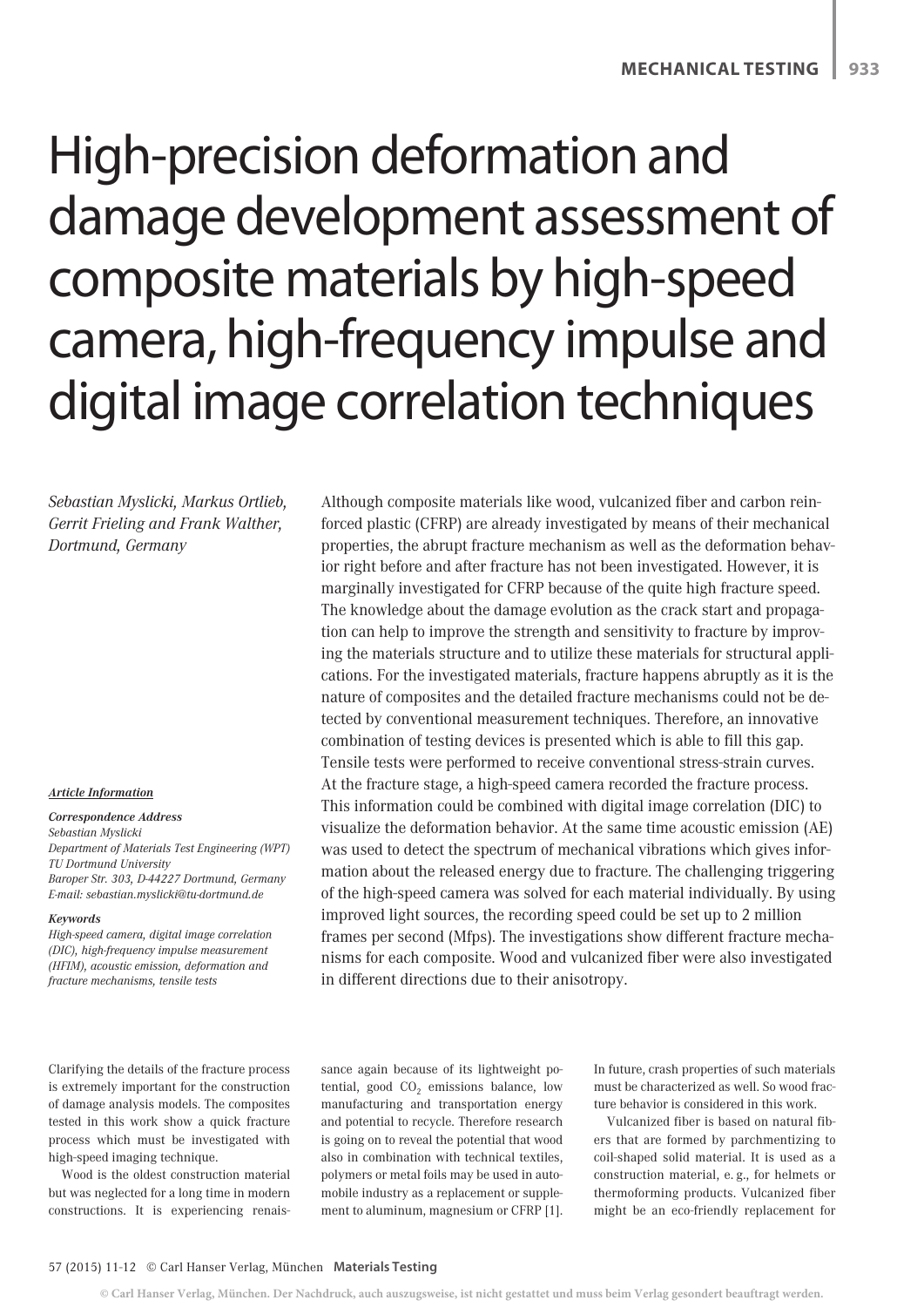oil-based polymers in the future. Nevertheless, this natural composite is not well characterized. By Penning et al. [2], the latest characterization work is presented where also a high-speed camera was used to detect crack propagation process. With a recording speed of 0.5 million frames per second (Mfps), a crack propagation perpendicular to the load direction on flat specimens (0.8 mm thickness) that moves from one edge to another could be detected. Thicker material or the anisotropy was not considered.

CFRP is practicable for lightweight constructions in aerospace, automobile and marine as it is light, strong and tough. Damage in composite structures is generally a combination of matrix cracking, fiber breakage and delamination [3]. Nevertheless, fracture models are actually based just on numerical methods [4]. In the development of composite materials, it is becoming increasingly necessary to assess impact strength and the breakage progression process to ensure dynamic safety. Tensile tests in combination with a high-speed camera on a zero-degree unidirectional CFRP (CFRP-UD) with 5 Mfps show that fracture happens from one edge to the other edge by longitudinal crack propagation [4-6]. As triggering glued aluminum foils as part of an electrical circuit were used where fracture leads to open contact. DIC was also used to visualize the deformation behavior. With recording speed of 1 Mfps, the crack speed could be estimated to 1,000 m/s. Two crack propagations, first horizontal then splitting along the fiber, were observed.

A combination of DIC and high-speed camera has been used to investigate metals at high strain rates in uniaxial tests [7], by Split Hopkinson bar methods [8] or by 3-point bending methods to receive the stress intensity factor on a brittle metallic composite [9]. In these investigations 0.05 Mfps was the fastest recording speed.

Besides high-speed camera, also highfrequency impulse measurement (HFIM) is a quick measurement method that is based on mechanical vibrations to help getting information about the fracture process as it could be already shown for CFRP in tensile and fatigue tests [10].

#### **Testing strategy**

An innovative combination of ultra-high speed camera, digital image correlation (DIC) and high-frequency impulse measurement (HFIM) for fracture investigations on composites with quick fracture process is presented in the following. First, each measurement technique is presented individually followed by the combination of the overall setup including triggering.

Ultra-high speed camera. Several ultrahigh speed camera systems are available on the market, but reaching a certain speed range, all camera systems are facing the same challenge. When light hits the photo diode of the camera, it is almost instantly converted into an electric charge. However, the signal processing, the conversion from an analog electric charge to an appropriate digital signal needs more



time and turns out as the bottle neck of the recording process.

To overcome this problem, different kinds of approaches are realized in current camera systems available on the market. One possibility is to build a camera containing several individual sensors and reading out the sensors in a fast sequence. Another possibility is to use special sensor architectures with multiple read-out channels. However, in addition, it is sometimes needed to reduce the effective resolution of a sensor when recording speed is increased allowing the processing unit to handle the data amount in time.

In the performed tests an ultra-high speed camera type HPV-X (Shimadzu) using another working principle is used. The FTC-MOS sensor of this camera is equipped with an in-situ storage which allows maximum recording speeds of up to 10 Mfps without a loss of resolution. Using this design during a recording, the analog information is shifted within the sensor into a storage area. This transfer can be realized in a quite fast way. After the recording is finished, the time consuming read out process takes place.

Figure 1 shows the FTCMOS sensor schematically. It can be seen that the sensor consists of one pixel area and two memory areas; one located above and one below the pixel area.

The resolution is fixed to  $400 \times 250$  px, independent of recording speed (10 Mfps interpolated), the maximum recording length is 256 images. The camera can be triggered to each frame, pre- and post-trigger functionality is available.

Digital image correlation (DIC). Digital image correlation (DIC) is able to measure displacements and strain fields on the whole surfaces by an optical-numerical process. The working principle is that an applied speckle pattern is optically measured in initial and deformed state (see Figure 2).

By a correlation of these two pattern states, the displacement field can be calculated. The procedure for that is to match two images to get the displacement fields  $u(x,y)$  and  $v(x,y)$ . Mathematically, the cross-correlation coefficient is used and local regions from the images are compared as shown in Equation (1):

see Equation 1 (1)

with

$$
x = x + u_0 + \frac{\partial u}{\partial x} dx + \frac{\partial u}{\partial y} dy
$$
  

$$
y = y + v_0 + \frac{\partial v}{\partial x} dx + \frac{\partial v}{\partial y} dy
$$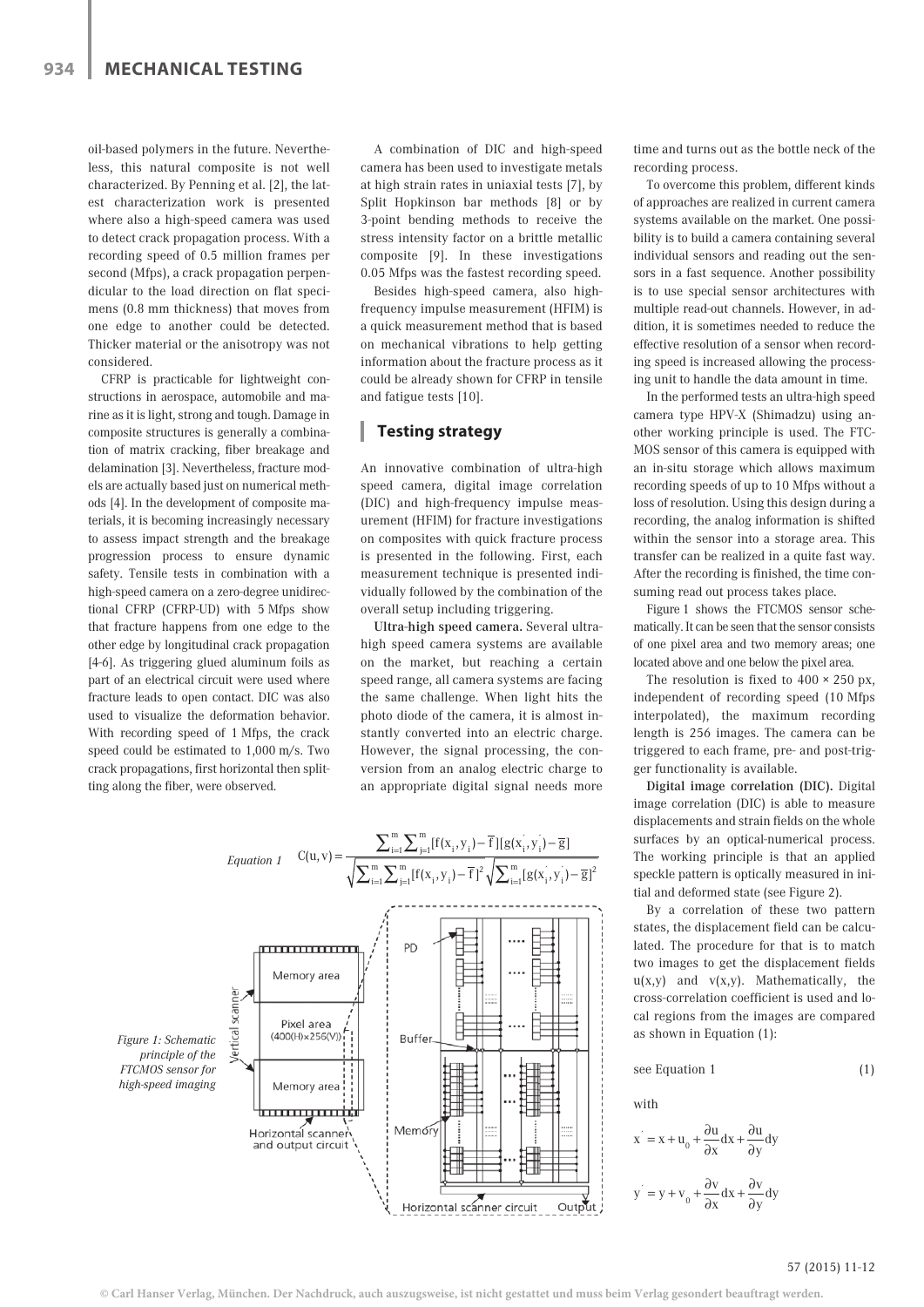In Equation (1),  $\bar{f}$  and  $\bar{g}$  are the mean intensity values of the reference subset and the deformed subset.  $u_0$  and  $v_0$  describe the translations of the center of the sub-image in x- and y-direction [3].

Using one camera is sufficient for 2D strain measurements in plane regions. Two cameras are needed for 3D strain field calculation. For strain measurements on the surface of flat specimens, only one highspeed camera was used with subsequent DIC calculation on a conventional system type Q400 (Limess).

High-frequency impulse measurement (HFIM). Due to the energy release of fracture from the pre-stressed materials, mechanical vibrations are sending high-frequency impulses through the specimens and attached components. They can be measured by piezo-electrical sensors and transformed into electrical signals. Innovative measurement technique is making use of a real-time process measurement of these impulses and converting them into a three-dimensional landscape consisting of time, frequency and amplitude. Figure 3 shows, e. g., a function (saw-tooth waveform) that is composed of different sine functions with different amplitudes (indicated by a line). Therefore, vibrations could be expressed as function of time f(t) or function of frequency f(ω).

The applied measurement device (type Optimizer4D (Qass)) operates with a sample rate of 3 MHz which makes it possible to detect events within the range of micro-seconds. The measurement device decomposes the time signal into frequency and amplitude based on discrete Fourier transformation (DFT). For efficient computation, the system uses the fast Fourier transformation (FFT) algorithm which allows it to reduce the number of necessary operations significantly and works much more rapidly.

Combination of aforementioned measurement techniques for tensile test application. Quasistatic tensile tests were performed on a universal testing system type AG-X (Shimadzu) with a load cell of 100 kN. The strain was measured by a video extensometer type TRViewX (Shimadzu). The strain rate for all tests was  $\varepsilon$  = 3.3 × 10<sup>-3</sup> s<sup>-1</sup>. Specimens were stored and tested under laboratory conditions at 22 °C and 50 % relative humidity prior to testing. The high-speed camera requires a high intensity and highly constant illumination of the test specimens. Therefore, two 400 W (type 400, Arrilux) and three 250 W spotlights (type 25DX, Hedler) with a total light intensity of 34,600 lx were

used. Due to the high light intensity, the lense of the video extensometer had to be covered with a filter to ensure an accurate detection of the extensometer marks applied on the specimens. The spotlights and the high-speed camera were mounted on an external frame for an optimal utilization of the working space of the testing machines (see Figure 4a).

The markers for the strain measurement were fixed with 50 mm spacing on the surface of the specimen. Additionally, a microphone and electrical contacts were applied for triggering purpose as well as a piezo sensor for HFIM measurement was applied on the clamping device in low distance to the specimen to ensure an optimal transmission of the mechanical vibrations (see Figure 4b).

The high illuminance generates thermal radiation that heats up the specimens, so that a measurement at constant temperatures was impossible. Therefore, some tests were performed to find an accurate



*Figure 4: Experimental test setup, a) external frame with high-speed camera, video extensometer and spotlights, b) clamped CFRP specimen with markers for strain measurement, microphone and electrical contacts for triggering and HFIM sensor*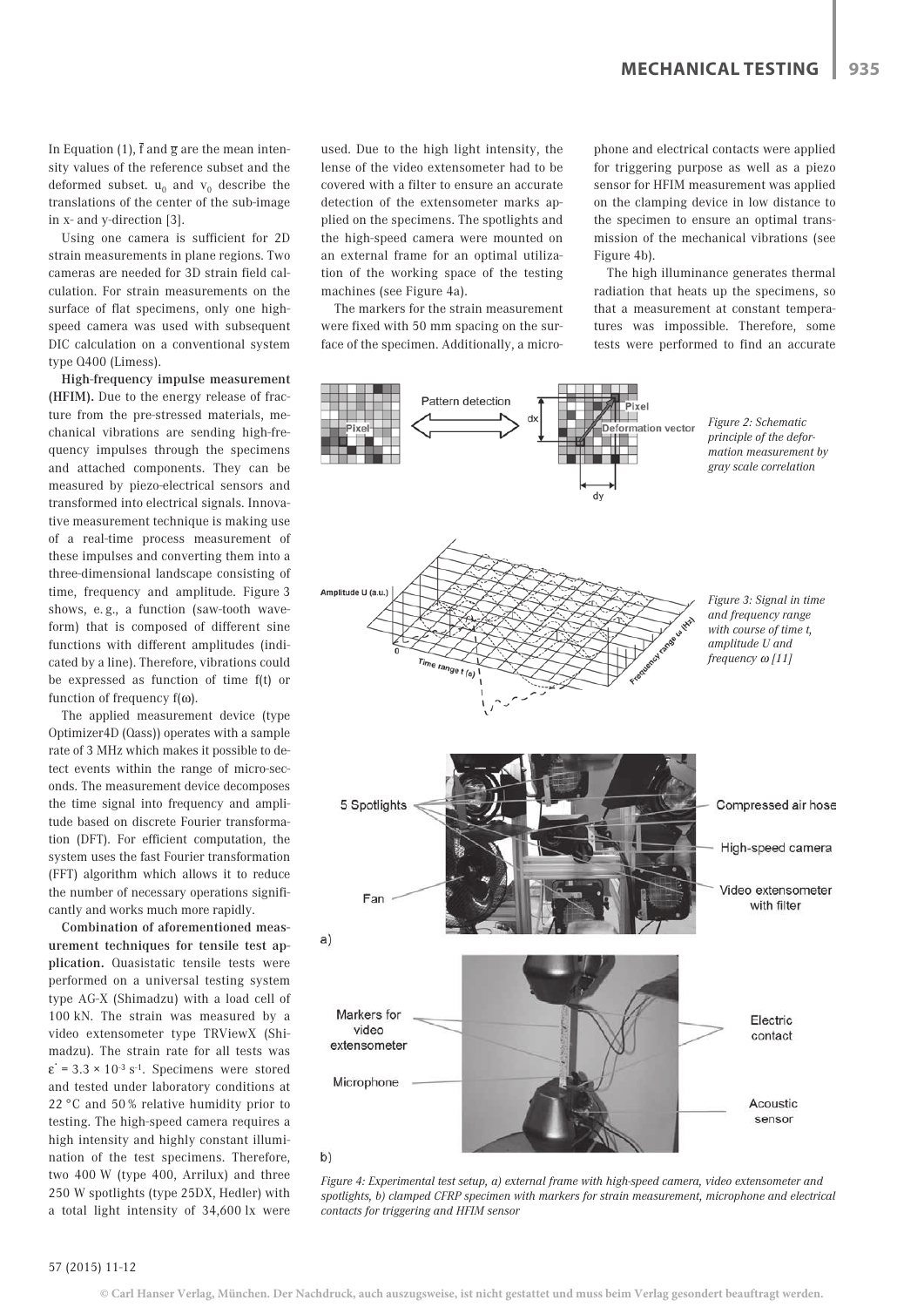

*Figure 5: Temperature development for different cooling strategies*



*Figure 6: Specimen geometry, a) wood (DIN 52 188), b) vulcanized fiber (DIN EN ISO 527-2:2012), c) CFRP (DIN EN ISO 527-4:1997, type 3)*

cooling system. Figure 5 presents the results of the different cooling strategies in form of a diagram where the change in temperature, measured with a thermocouple applied on a CFRP specimen, is plotted against the time.



Without cooling, the temperature increases in the first 30 s exponentially and afterwards approx. linear. The test was terminated after a temperature change of 80 K. With a conventional fan, the temperature increase reached a plateau at  $52 \pm 3$  K after 150 s. The temperature increase could be further decreased to  $24 \pm 2$  K using a compressed air hose. By using the fan and the compressed air hose simultaneously, the temperature change could be reduced to  $20 \pm 1$  K. Due to the lowest spread of temperature, the last cooling strategy was adopted during the experiments.

In preparation of the experiment, also flash light illumination was an option. However, flash lights need time to get full light intensity. This makes it necessary to get from the experiment a reproducible/reliable signal before the material breaks to trigger the flash light source in advance. With continuous light sources, the timing issue was

overcome as observed using flash lights. *Figure 7: Triggering strategies on CFRP, a) acoustic with microphone, b) electrical with copper contacts on carbon fibers, c) electrical with conductive silver lacquer*



*Figure 8: Nominal stress-total strain diagram of beech wood in 0°, 45° and 90° fiber orientation*



*Figure 9: Nominal stress-total strain diagram of vulcanized fiber in 0°, 45° and 90° rolling direction*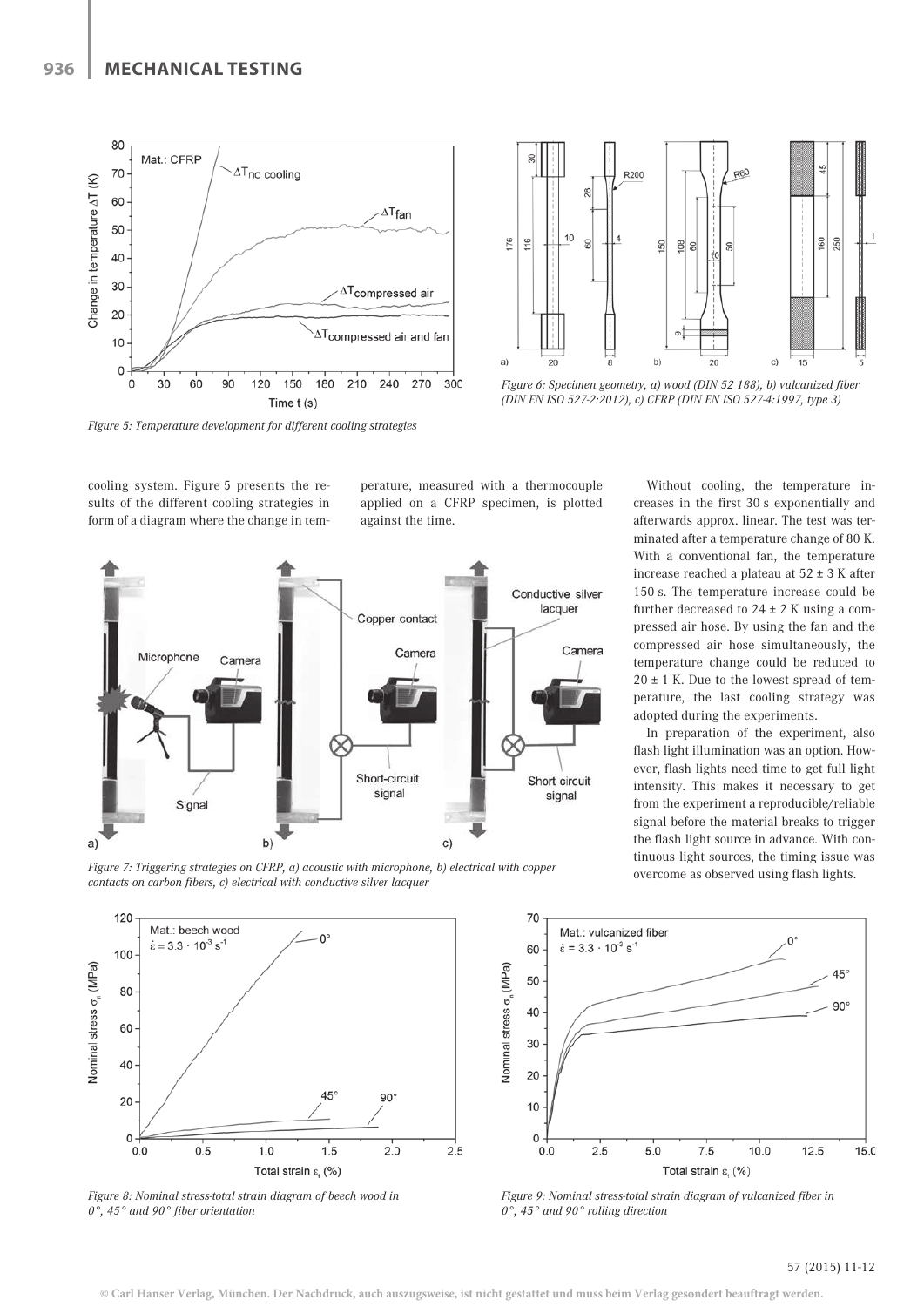### **Specimen preparation and triggering**

The wood species used was beech (fagus sylvatica) cut from high-quality defect-free boards. The specimen geometry was dogbone shaped according to DIN 52 188 (see Figure 6a). The angle of the specimen with regard to the wood grain was set to 0°, 45° and 90°. Dog-bone shaped specimens according to DIN EN ISO 527-2:2012 were cut off from plates of vulcanized fiber with a thickness of  $t = 9$  mm in  $0^\circ$ , 45° and 90° of the rolling direction from the manufacturing process (see Figure 6b). The CFRP specimens were cut off from carbon fiber epoxy prepregs (HS150 EE24 REM) assembled to six layer unidirectional CFRP which was prepared with fiber-reinforced polymer edge bands for an accurate load transmission according to DIN EN ISO 527- 4:1997, type 3 (see Figure 6c). Tensile tests were performed only in fiber direction.

On all specimens, a speckle pattern was applied before testing using DIC. Additionally, when applying the pattern, the fracture behavior captured by the highspeed camera becomes more clear. To capture the moment of fracture with highspeed imaging, an accurate triggering is necessary. In the case of wood and vulcanized fiber, the fracture speed is in a range that a microphone, which notices the breakage noise, can be used. Due to the finite speed of sound, the triggering delay is optimized by varying the distance of the microphone to the fracture localization. The fracture speed of CFRP is too high for the triggering using a microphone (see Figure 7a). Therefore, two strategies based on an electrical circuit which opens at specimen fracture. Figure 7b shows an electrical circuit using the embedded carbon fibers as electrical conductor. Copper contacts electrical connected to the carbon fiber ends form a closed loop that opens in case of specimen fracture leading to the triggering signal. By performing some tests, this method was found to be not reliable because some CFRP specimens did not break entirely, as a consequence, the electrical circuit still remained close. Moreover, this method is limited to unidirectional CFRP tested in fiber direction. Figure 7c presents the most reliable triggering method for CFRP. A conductive silver lacquer is painted on the surface of the specimens. As in the previous methods, two cables were applied on each end of the sample enabling a closed electrical circuit. Tests revealed that due to

the shock wave that moves through the specimens after fracture spalling of the silver lacquer can be observed.

#### **Results and discussion**

Quasistatic tensile behavior. Figure 8 plots the experimental result of quasi-static tensile tests for wood in different grain orientations in a nominal stress-total strain diagram.

The axial tensile strength of beech wood, which corresponds to an angle of 0° relative to the fiber orientation, results in 113 MPa, while the strength of timber in an angle of 45° to the fiber orientation results in a significantly lower tensile strength of 12 MPa, the corresponding sample with an angle of 90° fail at 7 MPa. In terms of elongations, the specimen with 90° fiber direction shows the highest elongation of 1.9 % followed by 45° with 1.5 % and 0° grain orientation shows an elongation of 1.3 %. Fracture in all categories occurs abruptly without any visible signs of deformation. The measured brittle and anisotropic characteristics correspond to the known material behavior of wood reported in the literature.

The experimental results for vulcanized fiber in different rolling directions are plotted in Figure 9. The axial tensile strength of the 0° specimen is 57 MPa. This corresponds to 50 % of the tensile strength of the tested beech wood with corresponding angle. The 45° specimen of vulcanized fiber has a tensile strength of 85 % relative to the 0° specimens. The tensile strength of the 90° specimens is 68 % of the 0° specimens. This reveals that vulcanized fiber composite shows an anisotropic behavior but the dependence of the tensile strength to the rolling orientation is not as significant as the dependence of the tensile strength to the grain orientation of wood.

In the case of wood, no sign of deformation was visible before fracture. Vulcanized fiber shows a linear-elastic deformation behavior until reaching the yield stress  $\sigma_{v}$ . After that plastic deformation occurs. Therefore, the elongation of 11 % for 0° vulcanized fiber, 13 % for 45° and 12 % for 90° is in the order of 10 higher as compared to wood. Stress is still increasing in a linear behavior until it reaches its maximum, the ultimate stress  $\sigma_{\rm ut}$ .

In the case of CFRP (see Figure 10), the nominal stress increases nearly proportionally with the total strain until fracture at a total strain of 1.7 % and a tensile strength of 2,300 MPa occurs.

As described in literature, the tensile strength is several times that of wood (20 times) and of vulcanized fiber (40 times). It shows a highly brittle characteristic with almost no distortion until fracture.

Fracture behavior captured by highspeed imaging. Figure 11 shows images from a 0° beech wood tensile test captured by 0.25 Mfps. The images show that a crack initialized on the right edge in the middle of the specimen. Then the crack developed along the grain to proceed longitudinal splitting which caused failure.

A different crack growth can be seen from Figure 12 which shows images from the fracture of 45° beech wood. The crack initialized in the middle from the left edge. Then the crack grew within 88 μs to the left edge. This led to a crack rate of 136 m/s. The crack propagated along the grain in an angle of approx. 45°.

Beech wood loaded perpendicular to the grains shows a similar behavior besides an angle of the crack propagation of 90°. Vulcanized fiber shows a crack propagation similar to the 90° beech wood (see Figure 13). Here the crack started from the upper left edge of the specimen and propagated perpendicular



*Figure 10: Nominal stress-total strain diagram of CFRP*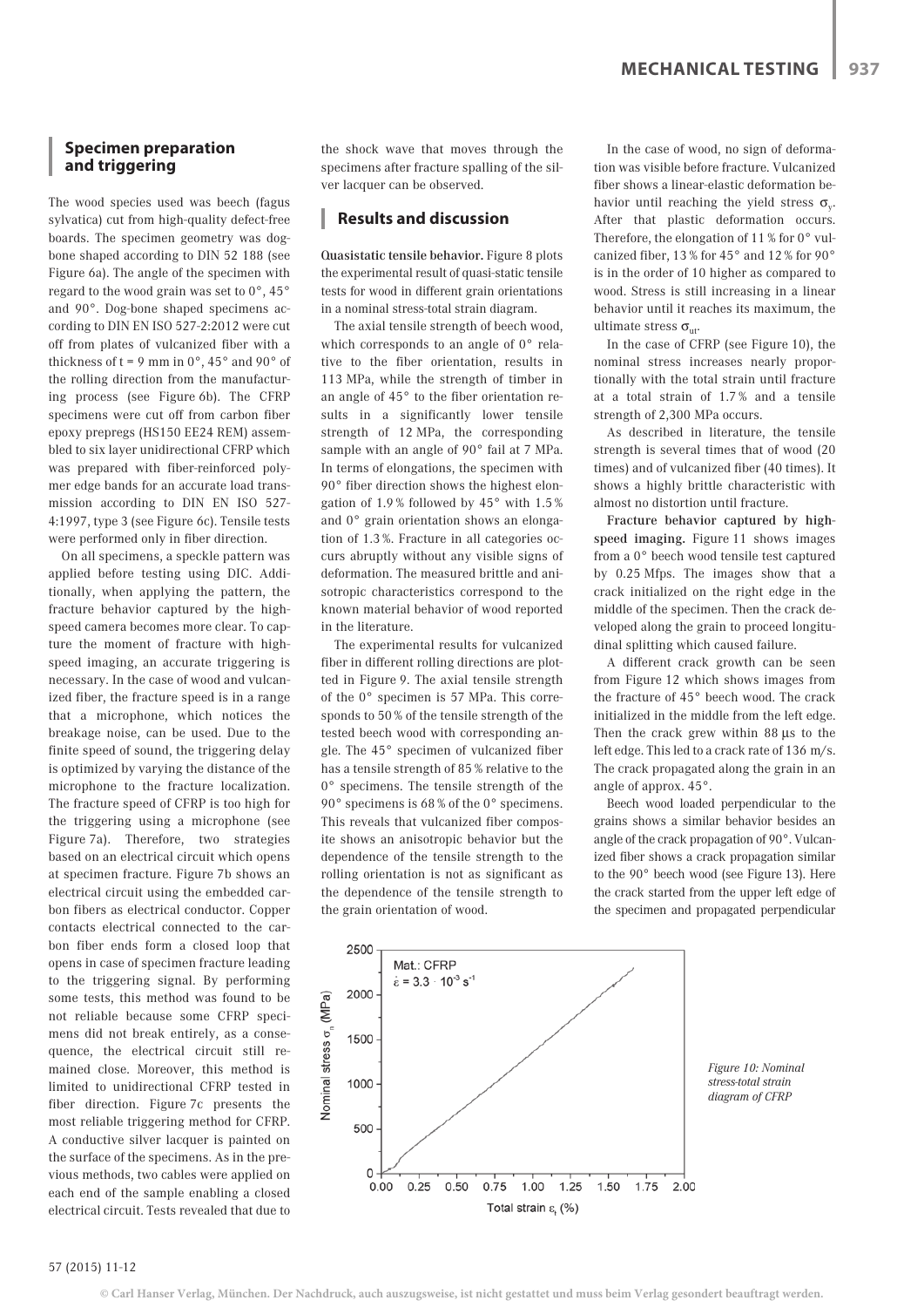to the loading direction to the opposite edge. This fracture took about 100 μs. Therefore, the fracture speed is with 100 m/s in the same order of magnitude as 45° beech wood.

Unlike wood, vulcanized fibers show no difference of fracture behavior in relation to their orientation. For vulcanized fibers and even more significantly for wood, an oscillation of the specimens after fracture could be identified. This is supposed to be the effect of elastical rebounding. The images in Figure 13 are also captured by a frame rate of 0.25 Mfps.

Figure 14 shows images of the fracture process of CFRP. To identify the fracture behavior, a frame rate of 2 Mfps is necessary.

The crack initialized from the upper left edge. Here first of all a small bundle of fibers excoriated. The full load had to be carried by the remaining fibers. This led to a sudden fracture at the mentioned localization. Therefore the crack propagation was



*Figure 13: Fracture of 0° vulcanized fiber (frame rate: 0.25 Mfps, time stamps are relative time from trigger input)*



*Figure 14: Fracture of CFRP (frame rate: 2 Mfps, time stamps are relative time from trigger input)*

also estimated. Afterwards the fractured specimen half rebounded. This led to compression of the remaining CFRP material. Due to the fact that CFRP is prone to compression, it came to a secondary fracture in the middle section of the specimen.

Strain distribution for high-speed images. The specimen strain distributions can be visualized by DIC for 0° wood as shown in Figure 15. Here the strain distribution helps to understand the fracture mechanism. For this sample, the crack initialized on the upper left edge and propagated diagonally to the lower right edge. Thereby, the maximum strain can be seen at the point of crack initiation. The surrounding of the crack remained nearly without a significant strain increase.

At this point it must be noted that the measured strain must be seen from the initial state right before fracture. An additional strain of approx. 1 % in average according to Figure 8 must be added.

An example for CFRP is given in Figure 16. The strain distribution at initial state was evenly distributed. The first sign of fracture was a first breakage of a small bundle of fibers at the upper right edge that was announced by a positive strain peak at this point. Afterwards the crack propagated from the left to the right edge. The remaining material below the crack propagation rebounded, which led to compressive strain. After total fracture the compressive strain increased until secondary fractures occurred. In the last image an uneven strain distribution is visible. It is assumed that local parts of the applied speckle pattern dissolved due to the change in strain. Therefore, some local points could even show positive strain peaks.

Due to the strain distribution, the crack propagation can be estimated more precisely than in Figure 14. Here the crack grew within 47.4 μs from one edge to the other. This led to a crack rate of 316 m/s.

Acoustic signals of high-frequency impulse measurements. The measured acoustic emissions are displayed in Figure 17 for wood and vulcanized fiber in each case for 0°, 45° and 90° orientation in form of process topographies that are showing the moment of fracture. The process topographies measured by HFIM are represented by the amplitude and frequency over time. For 0° wood amplitudes over the whole frequency spectrum were measured. 45° wood shows just in approx. 20 % of the frequency spectra amplitudes. The topography of 90° wood is marginally less as compared to 90° wood. For 0° vulcanized fiber the range of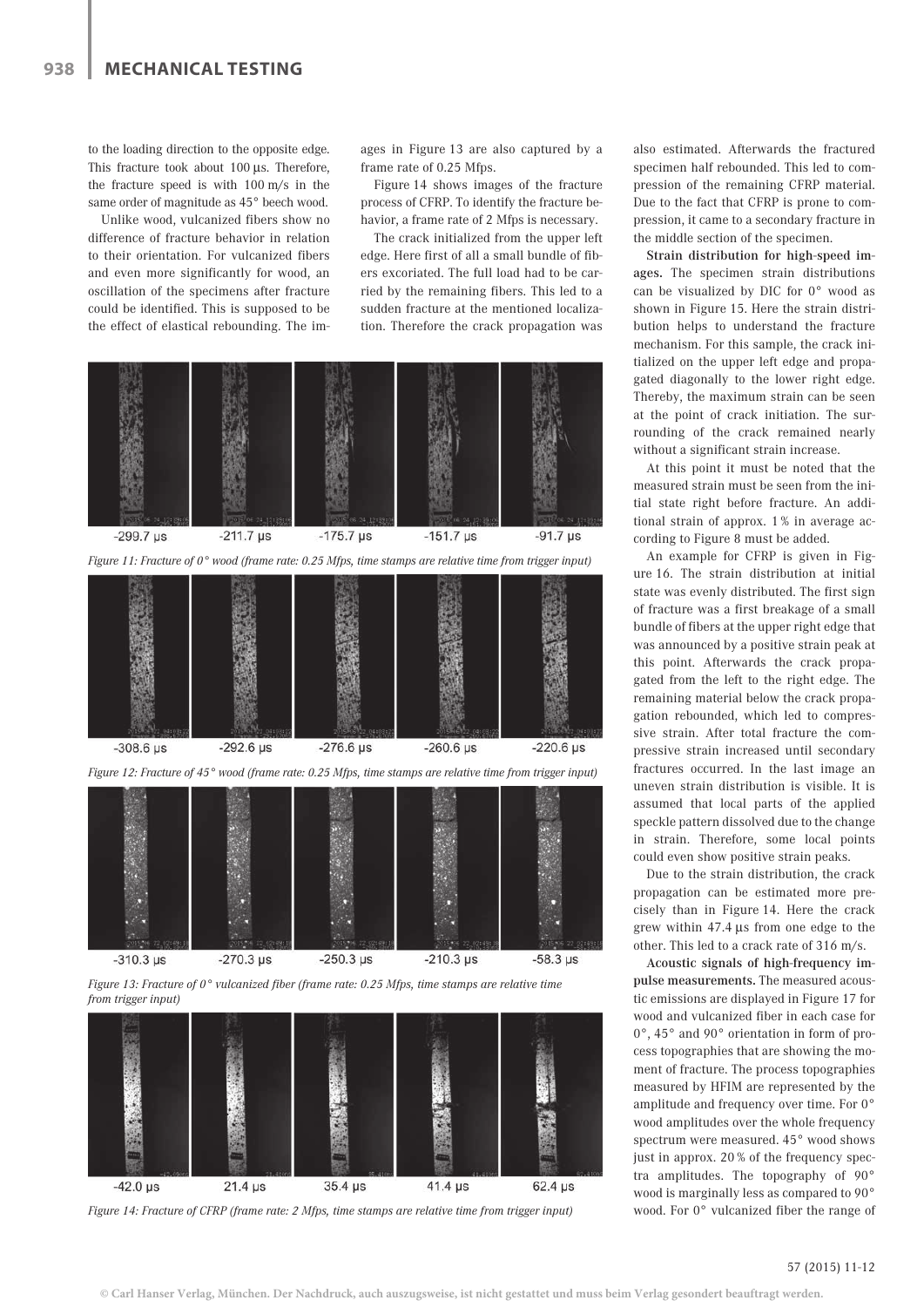frequency spectra is about 30 % of the frequency spectrum. 45° vulcanized fiber shows a significant reduction of the frequency range. The 90° vulcanized fiber shows the same frequency spectrum compared to 45° vulcanized fiber but marginal lower amplitudes. It is obvious that the reduction of the frequency range from 0° wood to the other wood orientation is not as distinctive as for 0° vulcanized fiber in comparison to other vulcanized fiber orientations. The topography of CFRP is not displayed because just one fiber orientation was investigated. It shows amplitudes over the whole measured frequency spectrum with higher amplitudes as that of 0° wood. In general, the order of distinction of the topography for each investigated material reflects well the tensile strengths.

# **Summary**

High-speed imaging using advanced FTC-MOS sensors is suitable to visualize the fracture process from crack initiation to total fracture for beech wood and vulcanized fiber in different orientations and unidirectional carbon fiber-reinforced plastics (CFRP) tested in fiber direction under tensile loading. For wood and vulcanized fiber a frame rate of 0.25 Mfps is sufficient to record the whole fracture mechanism. For the faster crack propagation in CFRP 2.0 Mfps are required. Triggering for wood and vulcanized fiber using an acoustical microphone is the simplest and most reliable possibility. For CFRP a conductive silver lacquer applied to the surface of the specimen that opens an electrical circuit in the moment of fracture is the most reliable triggering method. The temperature increase due to the high light intensity could be reduced to 20 K by using a fan and a compressed air hose simultaneously for cooling. DIC technology can be used in combination with high-speed imaging by just adding a speckle pattern to the specimens and using the high-speed images for strain field calculations. Therewith fracture behavior can be investigated in more detail. Highfrequency impulse measurement (HFIM) is able to visualize the acoustic energy release due to fracture. The tensile strength corresponds to the maximum process topography and frequency of HFIM.

# **Outlook**

The presented results provide the basis for further studies, e.g., the investigations

with higher strain rates and different temperatures. Moreover, other materials as well as different structures and orientations as well as different types of joints can be investigated by the described test setup to extend their range of applications. Improvements in the illumination techniques could lead to a further reduction of the temperature influence. High-speed camera technique could be even improved in the way of the image quality due to higher light sensitivity. At least, it is possible to use 3D-DIC with two high-speed camera systems for more complex geometries. The obtained data could be used for numerical investigations of fracture mechanisms.



*Figure 15: Fracture map of strain in load direction for 0° wood with DIC (frame rate: 0.25 Mfps, time stamps are relative time from trigger input)*



*Figure 16: Fracture map of strain in load direction for CFRP (frame rate: 2 Mfps, time stamps are relative time from trigger input)*



c) 90° beech wood

f) 90° vulcanized fiber

*Figure 17: Process topography of high-frequency impulse measurements (HFIM) for beech wood and vulcanized fiber in different orientations*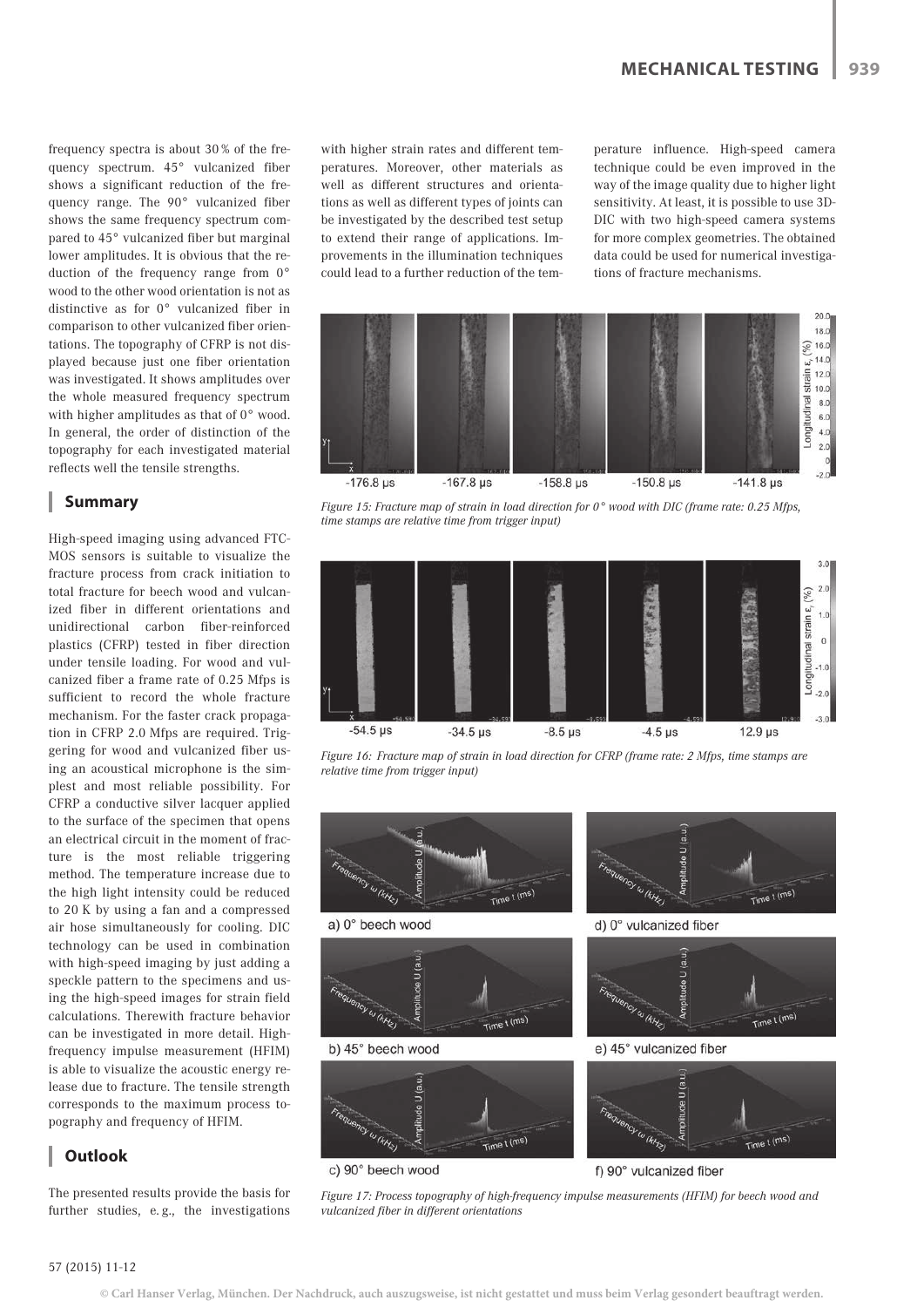## **Acknowledgements**

This research was supported by the Forschungsvereinigung Internationaler Verein für Technische Holzfragen e.V. – iVTH within the scope of the research program IGF-18266 N funded by the German Federal Ministry for Economic Affairs and Energy. Additionally, the authors would like to thank Mr. Lichtenberger from LIMESS Messtechnik und Software GmbH and Dantec Dynamics GmbH for their support for the DIC measurements.

#### **References**

- 1 D. Kohl, T. Flohr, S. Böhm: Adhesively bonded wood-based multi-material systems as a sustainable material for technical applications, Proc. of the 37th Annual Meeting of the Adhesion Society, San Diego, USA (2014), pp. 119-121
- 2 B. Penning, F. Walther, D. Dumke, B. Künne: Einfluss der Verformungsgeschwindigkeit und des Feuchtegehaltes auf das quasistatische Verformungsverhalten technischer Vulkanfiber, Materials Testing 55 (2013), No. 4, pp. 276-284

DOI:10.3139/120.110435

- 3 M. Kashfuddoja, M. Ramji: Whole-field strain analysis and damage assessment of adhesively bonded patch repair of CFRP laminates using 3D-DIC and FEA, Composites Part B 53 (2013), pp. 46-61
- 4 H. Kusano, Y. Aoki, Y. Hirano, T. Hasegawa, Y. Nagao: Visualization on static tensile test for unidirectional CFRP ,17th International Conference on Composite Materials ICCM-17 (2009), http://www.iccm-central.org/Proceedings/ ICCM17proceedings/Themes/Behaviour/ DEFORM%20%26%20FRACTURE%20OF%20 COMP/INT%20-%20DFC/IF8.2%20Kusano.pdf (01.10.2015)
- 5 Y. Kondo, K. Takubo, H. Tominags, R. Hirose, N. Tokuoka, Y. Kawaguchi, Y. Takaie, A. Ozaki, S. Nakaya, F. Yano, T. Daigen: Development of "HyperVision HPV-X" High-speed Video Camera, Shimadzu Review 69 (2012), pp. 285-291,

http://www.shimadzu.com/an/journal/ selection/SR13\_002E.pdf (01.10.2015)

- 6 H. Kusano, T. Mizuno, A. Yamada, Y. Aoki, Y. Hirano: High resolution measurement for fracture behavior observations of CFRP, 18th International Conference on Composite Materials (2011), http://www.iccm-central. org/Proceedings/ICCM18proceedings/data/ 2.%20Oral%20Presentation/Aug23%28 Tuesday%29/T32%20Impact%20and%20 Dynamic%20Response/T32-6-AF1475.pdf (01.10.2015)
- 7 S. A. Krishnana, A. Baranwalb, A. Moitraa, G. Sasikalaa, S. K. Alberta, A. K. Bhaduria, G. A. Harmainb, T. Jayakumara, E. Rajendra Kumarc: Assessment of deformation field during high strain rate tensile tests of RAFM steel using DIC technique, Procedia Engineering 86 (2014), pp. 131-138 DOI:10.1016/j.proeng.2014.11.021

# **Abstract**

Hochpräzisionsbestimmung der Verformungs- und Schädigungsentwicklung von Verbundwerkstoffen mittels Hochgeschwindigkeitskamera sowie Hochfrequenzimpulsmessung und digitaler Bildkorrelation. Verbundwerkstoffe wie Holz, Vulkanfiber und kohlenstofffaserverstärkter Kunststoff (CFK) sind hinsichtlich ihrer mechanischen Eigenschaften bereits charakterisiert, allerdings fehlen bisher detaillierte Informationen zu den Bruchmechanismen und zum Verformungsverhalten unmittelbar vor dem Bruch. Für CFK liegt dies u.a. in der sehr hohen Bruchgeschwindigkeit begründet. Kenntnisse über die Schädigungsentwicklung beim Rissbeginn und -fortschritt können jedoch dabei helfen, die Empfindlichkeit und den Widerstand gegenüber Brüchen durch eine optimierte Materialstruktur zu verbessern und diese Materialien für strukturelle Anwendungen weiter zu qualifizieren. Da für die untersuchte Werkstoffgruppe die Bruchmechanismen bisher mit konventioneller Messtechnik nicht hinreichend genau detektiert werden konnten, wird in dieser Arbeit die simultane Anwendung innovativer Messtechniken vorgestellt, um diese Lücke zu schließen. Das Bruchverhalten in Zugversuchen wurde mittels eines Hochgeschwindigkeitskamerasystems aufgenommen, dessen Informationen zur Visualisierung mittels digitaler Bildkorrelation (DIC) ausgewertet wurden. Gleichzeitig wurde durch Einsatz der Hochfrequenzimpulsmessung (HFIM) das Spektrum mechanischer Schwingungen ermittelt, das zuverlässige Informationen über freigesetzte Energien liefert. Die Herausforderung einer geeigneten Triggerung der Hochgeschwindigkeitskamera wurde materialspezifisch gelöst. Durch die Verwendung von Hochleistungs-Lichtquellen wurde eine Aufnahmegeschwindigkeit von 2 Millionen Bildern pro Sekunde erreicht. Die Untersuchungen liefern detaillierte Informationen über die unterschiedlichen Bruchmechanismen, wobei Holz und Vulkanfiber aufgrund ihrer Anisotropie in verschiedenen Orientierungen charakterisiert wurden.

- 8 J. Qin, R. Chen, X. Wen, Y. Lin, M. Liang, F. Lu: Mechanical behaviour of dual-phase highstrength steel under high strain rate tensile loading, Materials Science & Engineering A 586 (2013), pp. 62-70 DOI:10.1016/j.msea.2013.07.091
- 9 T. Brynk, A. Laptiev, O. Tolochyn, Z. Pakiela: The method of fracture toughness measurement of brittle materials by means of highspeed camera and DIC, Computational Materials Science 64 (2012), pp. 221-224 DOI:10.1016/j.commatsci.2012.05.025
- 10 D. Hülsbusch, F. Walther: Damage detection and fatigue strength estimation of carbon fibre reinforced polymers (CFRP) using combined electrical and high-frequency impulse measurements, The e-Journal of Nondestructive Testing 20 (2015), No. 1, pp. 1-9
- 11 U. Karrenberg: Signale-Prozesse-Systeme Eine multimediale und interaktive Einführung

in die Signalverarbeitung, Springer Verlag, Heidelberg, Germany (2010)

# **Bibliography**

DOI 10.3139/120.110813 Materials Testing 57 (2015) 11-12, pages 933-941 © Carl Hanser Verlag GmbH & Co. KG ISSN 0025-5300

# **The authors of this contribution**

Dipl.-Wirt.-Ing. Sebastian Myslicki, born in 1982, studied Industrial Engineering with specialization in Production Management at TU Dortmund University, Germany. After his diploma thesis, he has been working as a scientific assistant at Materials Test Engineering (WPT) in the Faculty of Mechanical Engineering of TU Dortmund University, Ger